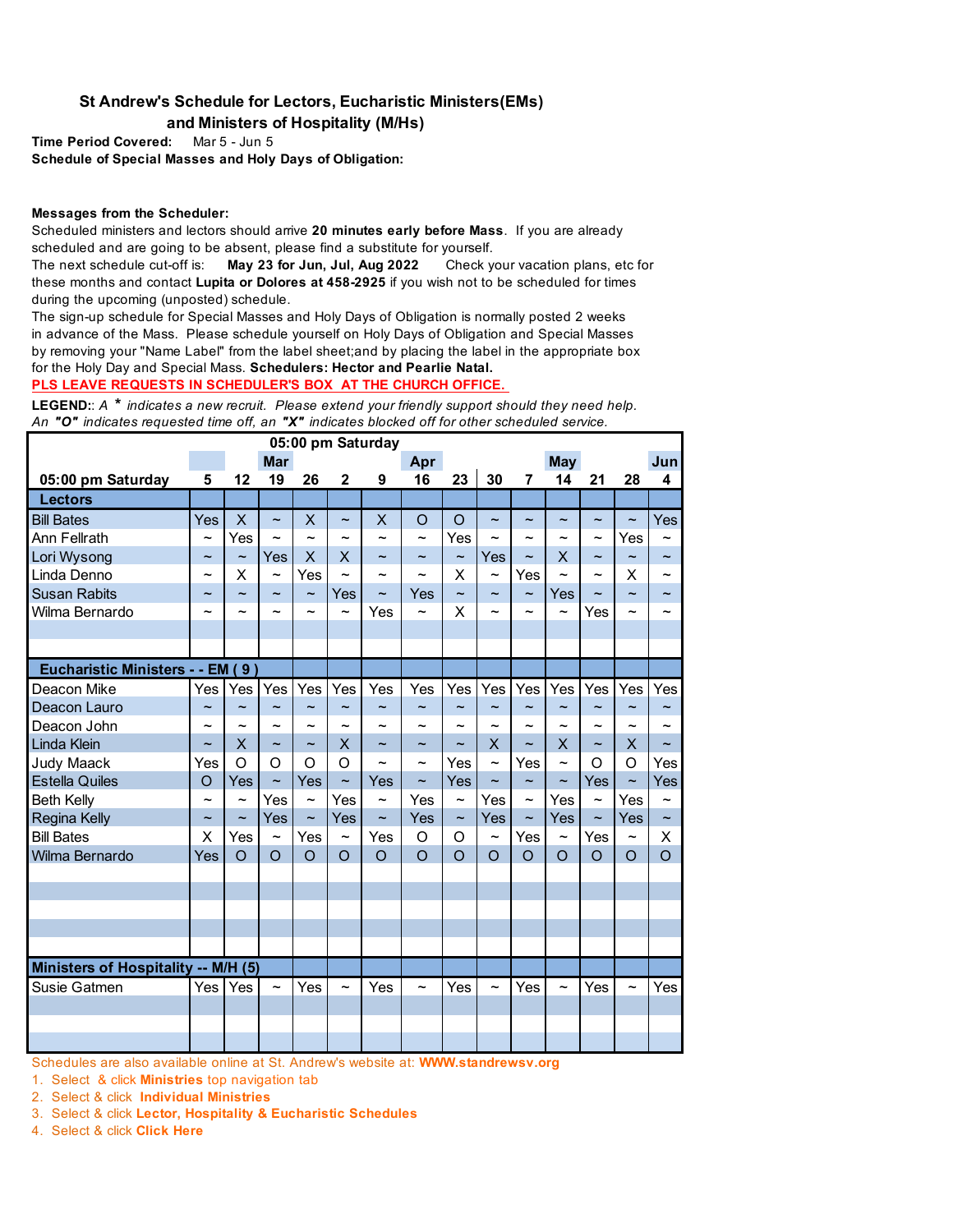| 0800 AM Sunday                                                                                                                                                                                                                                                            |                                 |                           |                                      |                                        |                          |                           |                                        |                          |                          |                                               |                                 |                                 |                                 |                       |
|---------------------------------------------------------------------------------------------------------------------------------------------------------------------------------------------------------------------------------------------------------------------------|---------------------------------|---------------------------|--------------------------------------|----------------------------------------|--------------------------|---------------------------|----------------------------------------|--------------------------|--------------------------|-----------------------------------------------|---------------------------------|---------------------------------|---------------------------------|-----------------------|
|                                                                                                                                                                                                                                                                           |                                 |                           | <b>Mar</b>                           |                                        |                          |                           | Apr                                    |                          |                          |                                               | May                             |                                 |                                 | Jun                   |
| 08:00 am Sunday                                                                                                                                                                                                                                                           | 6                               | 13                        | 20                                   | 27                                     | 3                        | 10                        | 17                                     | 24                       | 1                        | 8                                             | 15                              | 22                              | 29                              | 5                     |
| <b>Lectors</b>                                                                                                                                                                                                                                                            |                                 |                           |                                      |                                        |                          |                           |                                        |                          |                          |                                               |                                 |                                 |                                 |                       |
| <b>Bill Bates</b>                                                                                                                                                                                                                                                         | $\overline{\mathsf{x}}$         | $\overline{\mathsf{x}}$   | $\tilde{}$                           | $\overline{\mathsf{x}}$                | $\sim$                   | X                         | O                                      | $\circ$                  | $\sim$                   | X                                             | $\overline{\phantom{0}}$        | X                               | $\tilde{\phantom{a}}$           | X                     |
| Randy Burros                                                                                                                                                                                                                                                              | Yes                             | $\tilde{\phantom{a}}$     | $\overline{ }$                       | $\tilde{\phantom{a}}$                  | $\tilde{\phantom{a}}$    | $\sim$                    | $\sim$                                 | $\sim$                   | Yes                      | $\sim$                                        | $\overline{ }$                  | $\overline{ }$                  | ∼                               |                       |
| <b>Gerald Till</b>                                                                                                                                                                                                                                                        | $\tilde{}$                      | Yes                       | $\tilde{}$                           | $\tilde{\phantom{a}}$                  | $\tilde{}$               | $\tilde{}$                | $\sim$                                 | $\tilde{}$               | $\tilde{}$               | Yes                                           | $\sim$                          | $\tilde{\phantom{a}}$           | $\tilde{\phantom{a}}$           | $\tilde{\phantom{a}}$ |
| <b>Richard Ward</b>                                                                                                                                                                                                                                                       | ∼                               | $\tilde{}$                | Yes                                  | O                                      | O                        | O                         | $\tilde{\phantom{a}}$                  | $\tilde{\phantom{a}}$    | $\tilde{\phantom{a}}$    | $\tilde{\phantom{a}}$                         | Yes                             | $\tilde{\phantom{a}}$           |                                 |                       |
| Lori Wysong                                                                                                                                                                                                                                                               | $\tilde{\phantom{a}}$           | $\tilde{}$                | X                                    | Yes                                    | X                        | $\tilde{}$                | X                                      | $\tilde{}$               | X                        | $\tilde{}$                                    | X                               | $\overline{\phantom{0}}$        | X                               |                       |
|                                                                                                                                                                                                                                                                           | X                               | $\sim$                    | $\sim$                               | $\sim$                                 | Yes                      | $\sim$                    | $\sim$                                 | $\sim$                   | Χ                        | $\sim$                                        | $\sim$                          | $\sim$                          | Yes                             |                       |
| <b>Frances Lal</b>                                                                                                                                                                                                                                                        | $\tilde{\phantom{a}}$           | $\tilde{}$                | $\tilde{}$                           | $\sim$                                 | $\tilde{}$               | Yes                       | $\sim$                                 | $\sim$                   | $\sim$                   | $\sim$                                        | $\sim$                          | $\ddot{\phantom{1}}$            | $\tilde{\phantom{a}}$           | Yes                   |
| Annette Vlancacich                                                                                                                                                                                                                                                        | $\sim$                          | $\sim$                    | $\sim$                               | $\sim$                                 | $\sim$                   | $\sim$                    | Yes                                    |                          |                          | $\sim$                                        | $\sim$                          | Yes                             | $\sim$                          |                       |
| Wilma Bernardo                                                                                                                                                                                                                                                            |                                 |                           | $\sim$                               |                                        | $\ddot{\phantom{0}}$     | X                         | $\ddot{\phantom{1}}$                   | Yes                      |                          |                                               |                                 | X                               |                                 |                       |
| <b>Eucharistic Ministers - - EM</b>                                                                                                                                                                                                                                       |                                 | 9)                        |                                      |                                        |                          |                           |                                        |                          |                          |                                               |                                 |                                 |                                 |                       |
|                                                                                                                                                                                                                                                                           | $\tilde{}$                      | $\tilde{\phantom{a}}$     | $\tilde{\phantom{0}}$                | $\tilde{\phantom{a}}$                  | $\tilde{\phantom{a}}$    | $\tilde{\phantom{a}}$     | $\tilde{\phantom{a}}$                  | $\tilde{\phantom{a}}$    | $\tilde{\phantom{a}}$    | $\tilde{\phantom{a}}$                         | $\tilde{\phantom{a}}$           | $\tilde{\phantom{a}}$           | $\tilde{\phantom{a}}$           |                       |
|                                                                                                                                                                                                                                                                           |                                 |                           | $\tilde{\phantom{a}}$                | $\overline{ }$                         | $\overline{ }$           |                           |                                        | $\sim$                   | $\sim$                   |                                               |                                 |                                 | ∼                               |                       |
| Deacon John                                                                                                                                                                                                                                                               | Yes                             | Yes                       | Yes                                  | Yes                                    | Yes                      | Yes                       | Yes                                    | Yes                      | Yes                      |                                               | Yes                             |                                 | Yes                             | Yes                   |
|                                                                                                                                                                                                                                                                           | $\tilde{}$                      | Yes                       | $\sim$                               | $\sim$                                 | Yes                      | $\sim$                    | $\tilde{\phantom{a}}$                  | $\sim$                   | Yes                      | $\sim$                                        |                                 | $\tilde{\phantom{a}}$           |                                 |                       |
|                                                                                                                                                                                                                                                                           | $\tilde{\phantom{a}}$           | Yes                       | $\sim$                               | $\sim$                                 | Yes                      | $\sim$                    | $\sim$                                 | $\tilde{}$               | Yes                      | $\sim$                                        | Yes                             | $\ddot{ }$                      | Yes                             | $\tilde{\phantom{a}}$ |
| <b>Hector Natal</b>                                                                                                                                                                                                                                                       |                                 | $\widetilde{\phantom{m}}$ | Yes                                  | $\overline{\phantom{0}}$               | $\tilde{\phantom{a}}$    | Yes                       | $\tilde{\phantom{a}}$                  | Yes                      | $\sim$                   | $\tilde{\phantom{a}}$                         | $\overline{ }$                  | Yes                             | $\tilde{\phantom{a}}$           |                       |
|                                                                                                                                                                                                                                                                           | $\overline{\phantom{0}}$        | $\widetilde{\phantom{m}}$ | Yes                                  | $\widetilde{\phantom{m}}$              | $\tilde{}$               | Yes                       | $\sim$                                 | Yes                      | $\tilde{}$               | $\tilde{}$                                    | $\sim$                          | Yes                             | $\overline{\phantom{0}}$        | $\ddot{\phantom{1}}$  |
|                                                                                                                                                                                                                                                                           |                                 | $\tilde{}$                |                                      |                                        | $\tilde{\phantom{a}}$    | $\tilde{\phantom{a}}$     |                                        | $\tilde{}$               | $\sim$                   |                                               | $\tilde{\phantom{a}}$           | $\tilde{\phantom{a}}$           | $\tilde{\phantom{a}}$           | Yes                   |
|                                                                                                                                                                                                                                                                           | Yes                             | $\tilde{}$                | O                                    |                                        | $\tilde{}$               | $\widetilde{\phantom{m}}$ |                                        | $\tilde{}$               | $\tilde{}$               |                                               | $\sim$                          | $\sim$                          | $\tilde{\phantom{a}}$           | Yes                   |
|                                                                                                                                                                                                                                                                           | O                               | O                         | O                                    | O                                      | Ω                        | Ω                         | $\Omega$                               | Ω                        | Ω                        | $\Omega$                                      | Ω                               | Ω                               | Ω                               | $\circ$               |
|                                                                                                                                                                                                                                                                           |                                 |                           |                                      |                                        |                          |                           |                                        |                          |                          |                                               |                                 |                                 |                                 |                       |
|                                                                                                                                                                                                                                                                           |                                 |                           |                                      |                                        |                          |                           |                                        |                          |                          |                                               |                                 |                                 |                                 |                       |
|                                                                                                                                                                                                                                                                           |                                 |                           |                                      |                                        |                          |                           |                                        |                          |                          |                                               |                                 |                                 |                                 |                       |
|                                                                                                                                                                                                                                                                           |                                 |                           |                                      |                                        |                          |                           |                                        |                          |                          |                                               |                                 |                                 |                                 |                       |
|                                                                                                                                                                                                                                                                           |                                 |                           |                                      |                                        |                          |                           |                                        |                          |                          |                                               |                                 |                                 |                                 |                       |
|                                                                                                                                                                                                                                                                           |                                 |                           |                                      |                                        |                          |                           |                                        |                          |                          |                                               |                                 |                                 |                                 |                       |
|                                                                                                                                                                                                                                                                           |                                 |                           |                                      |                                        |                          |                           |                                        |                          |                          |                                               |                                 |                                 |                                 |                       |
|                                                                                                                                                                                                                                                                           |                                 |                           |                                      |                                        |                          |                           |                                        |                          |                          |                                               |                                 |                                 |                                 |                       |
|                                                                                                                                                                                                                                                                           |                                 |                           |                                      |                                        |                          |                           |                                        |                          |                          |                                               |                                 |                                 |                                 |                       |
|                                                                                                                                                                                                                                                                           |                                 |                           |                                      |                                        |                          |                           |                                        |                          |                          |                                               |                                 |                                 |                                 |                       |
|                                                                                                                                                                                                                                                                           |                                 |                           |                                      |                                        |                          |                           |                                        |                          |                          |                                               |                                 |                                 |                                 | Yes                   |
|                                                                                                                                                                                                                                                                           |                                 |                           |                                      |                                        |                          |                           |                                        |                          |                          |                                               |                                 |                                 |                                 | Yes                   |
|                                                                                                                                                                                                                                                                           |                                 |                           |                                      |                                        |                          |                           |                                        |                          |                          |                                               |                                 |                                 |                                 | Yes                   |
|                                                                                                                                                                                                                                                                           |                                 |                           |                                      |                                        |                          |                           |                                        |                          |                          |                                               |                                 |                                 |                                 | Yes                   |
|                                                                                                                                                                                                                                                                           |                                 |                           |                                      |                                        |                          |                           |                                        |                          |                          |                                               |                                 |                                 |                                 |                       |
|                                                                                                                                                                                                                                                                           |                                 |                           |                                      |                                        |                          |                           |                                        |                          |                          |                                               |                                 |                                 |                                 |                       |
|                                                                                                                                                                                                                                                                           |                                 |                           |                                      |                                        |                          |                           |                                        |                          |                          |                                               |                                 |                                 |                                 |                       |
|                                                                                                                                                                                                                                                                           |                                 |                           |                                      |                                        |                          |                           |                                        |                          |                          |                                               |                                 |                                 |                                 |                       |
|                                                                                                                                                                                                                                                                           |                                 |                           |                                      |                                        |                          |                           |                                        |                          |                          |                                               |                                 |                                 |                                 |                       |
| Robert Blacklock<br>Deacon Mike<br>Deacon Lauro<br>Linda Klein<br>Johanne Bowling<br><b>Pearlie Natal</b><br>Mary Skinner<br>Ray Skinner<br>Lori Wysong<br>Ministers of Hospitality - - M/H<br><b>Gayl Murphy</b><br><b>Robert Murphy</b><br>Rita Thompson<br>Ann Dickson | Yes<br>Yes<br>Yes<br>Yes<br>Yes | Yes<br>Yes<br>Yes<br>Yes  | O<br>(4)<br>Yes<br>Yes<br>Yes<br>Yes | Yes<br>Yes<br>Yes<br>Yes<br>Yes<br>Yes | Yes<br>Yes<br>Yes<br>Yes | Yes<br>Yes<br>Yes<br>Yes  | Yes<br>Yes<br>Yes<br>Yes<br>Yes<br>Yes | Yes<br>Yes<br>Yes<br>Yes | Yes<br>Yes<br>Yes<br>Yes | Yes<br>Yes<br>Yes<br>Yes<br>Yes<br>Yes<br>Yes | Yes<br>Yes<br>Yes<br>Yes<br>Yes | Yes<br>Yes<br>Yes<br>Yes<br>Yes | Yes<br>Yes<br>Yes<br>Yes<br>Yes |                       |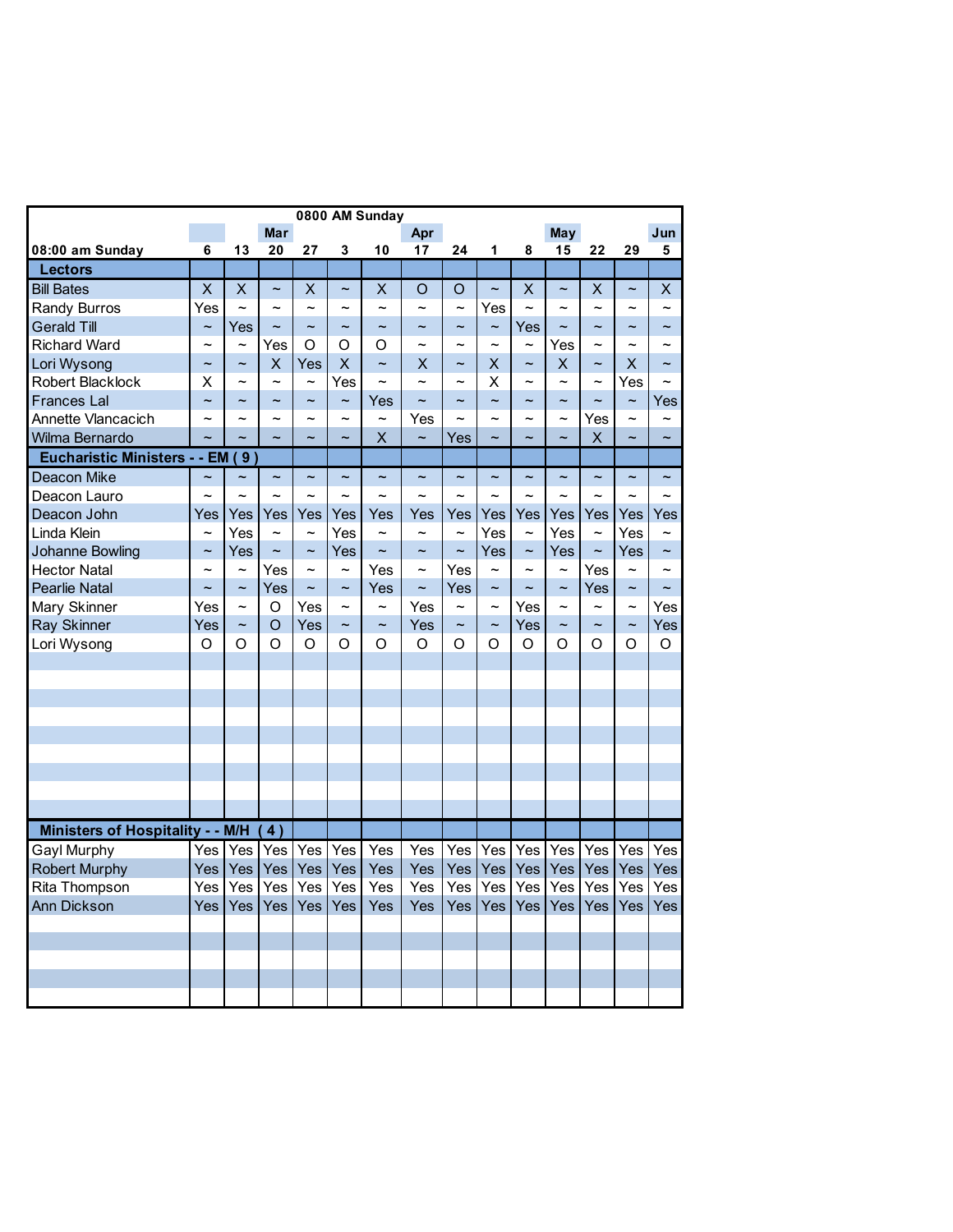| 10:00 AM Sunday                  |                          |                       |                          |                       |                      |                       |                       |                       |                          |                          |                       |                       |                          |                       |
|----------------------------------|--------------------------|-----------------------|--------------------------|-----------------------|----------------------|-----------------------|-----------------------|-----------------------|--------------------------|--------------------------|-----------------------|-----------------------|--------------------------|-----------------------|
|                                  |                          |                       | <b>Mar</b>               |                       |                      |                       | Apr                   |                       |                          |                          | May                   |                       |                          | Jun                   |
| 10:00 am Sunday                  | 6                        | 13                    | 20                       | 27                    | 3                    | 10                    | 17                    | 24                    | 1                        | 8                        | 15                    | 22                    | 29                       | 5                     |
| <b>Lectors</b>                   |                          |                       |                          |                       |                      |                       |                       |                       |                          |                          |                       |                       |                          |                       |
| Robert Blacklock                 | Yes                      | $\tilde{\phantom{a}}$ | $\tilde{\phantom{a}}$    | $\tilde{\phantom{a}}$ | X                    | $\tilde{\phantom{0}}$ | $\tilde{\phantom{a}}$ | $\tilde{\phantom{a}}$ | Yes                      | $\tilde{\phantom{a}}$    | $\sim$                | $\tilde{\phantom{a}}$ | X                        | $\sim$                |
| Linda Denno                      | $\tilde{}$               | Yes                   | $\ddot{\phantom{0}}$     | X                     | $\ddot{\phantom{0}}$ | $\ddot{\phantom{0}}$  | $\ddot{ }$            | $\ddot{\phantom{0}}$  | $\sim$                   | $\overline{\mathsf{x}}$  | $\sim$                | $\ddot{\phantom{0}}$  | Yes                      | $\ddot{\phantom{0}}$  |
| <b>Tom Fitzpatrick</b>           | $\overline{ }$           | $\sim$                | Yes                      | $\sim$                | $\overline{ }$       | $\sim$                | $\sim$                | $\sim$                |                          | $\sim$                   | Yes                   | $\sim$                | $\sim$                   |                       |
| <b>Peter Huisking</b>            | $\tilde{\phantom{a}}$    | $\tilde{}$            | X                        | Yes                   | $\sim$               | X                     | $\sim$                | $\tilde{\phantom{a}}$ | X                        | $\tilde{\phantom{a}}$    | $\tilde{}$            | X                     | $\overline{\phantom{0}}$ | $\sim$                |
| Lori Wysong                      | ∼                        | $\tilde{\phantom{a}}$ | X                        | х                     | Yes                  | $\tilde{\phantom{a}}$ | Х                     | ∼                     | $\sim$                   | $\overline{\phantom{0}}$ |                       | $\tilde{\phantom{a}}$ | x                        |                       |
| <b>Beth Kelly</b>                | $\tilde{\phantom{a}}$    | $\tilde{}$            | X                        | $\tilde{}$            | X                    | Yes                   | X                     | $\tilde{\phantom{a}}$ | X                        | Yes                      | X                     | $\sim$                | $\ddot{\phantom{1}}$     |                       |
| Douglas Slone                    | ∼                        | $\ddot{ }$            | $\ddot{\phantom{1}}$     | $\ddot{\phantom{1}}$  | $\sim$               | $\ddot{\phantom{1}}$  | Yes                   | $\ddot{ }$            | $\overline{\phantom{0}}$ | $\tilde{\phantom{a}}$    | $\sim$                | Yes                   | $\ddot{\phantom{1}}$     |                       |
| <b>Wayne Grieme</b>              | X                        | X                     | Χ                        | Χ                     | X                    | X                     | X                     | Yes                   | X                        | $\tilde{\phantom{a}}$    | X                     | X                     | X                        | Yes                   |
|                                  |                          |                       |                          |                       |                      |                       |                       |                       |                          |                          |                       |                       |                          |                       |
|                                  |                          |                       |                          |                       |                      |                       |                       |                       |                          |                          |                       |                       |                          |                       |
|                                  |                          |                       |                          |                       |                      |                       |                       |                       |                          |                          |                       |                       |                          |                       |
| Eucharistic Ministers - - EM (9) |                          |                       |                          |                       |                      |                       |                       |                       |                          |                          |                       |                       |                          |                       |
| Deacon Mike                      |                          |                       | $\overline{ }$           | ∼                     | $\ddot{ }$           | $\overline{ }$        | $\ddot{\phantom{1}}$  | $\sim$                | $\overline{ }$           | $\ddot{ }$               | $\overline{ }$        | $\sim$                | $\ddot{ }$               |                       |
| Deacon Lauro                     | $\overline{\phantom{0}}$ | $\sim$                | $\ddot{\phantom{0}}$     | $\ddot{ }$            | $\ddot{\phantom{1}}$ | $\sim$                | $\sim$                | $\overline{ }$        | $\ddot{\phantom{1}}$     | $\sim$                   | $\sim$                | $\sim$                | $\sim$                   |                       |
| Deacon John                      | Yes                      | Yes                   | Yes                      | Yes                   | Yes                  | Yes                   | Yes                   | Yes                   | Yes                      | Yes                      | Yes                   | Yes                   | Yes                      | Yes                   |
| Linda Klein                      | $\tilde{}$               | X                     | $\tilde{\phantom{0}}$    | $\tilde{}$            | X                    | $\tilde{}$            | $\tilde{}$            | $\tilde{}$            | X                        | $\tilde{\phantom{a}}$    | X                     | $\tilde{}$            | X                        | $\tilde{\phantom{a}}$ |
| Margaret Dalmer                  | $\tilde{\phantom{a}}$    | Yes                   | $\tilde{\phantom{a}}$    | $\tilde{\phantom{a}}$ | Yes                  | ∼                     | ∼                     | Yes                   | $\tilde{\phantom{a}}$    | $\tilde{\phantom{a}}$    | Yes                   | $\tilde{\phantom{a}}$ | $\tilde{\phantom{a}}$    | Yes                   |
| Osoon Gromatka                   | $\tilde{\phantom{a}}$    | Yes                   | $\overline{\phantom{0}}$ | $\sim$                | Yes                  | $\tilde{\phantom{a}}$ | $\tilde{\phantom{a}}$ | Yes                   | $\sim$                   | $\tilde{}$               | Yes                   | $\sim$                | $\ddot{\phantom{1}}$     | Yes                   |
| Peter Huisking                   | $\ddot{\phantom{0}}$     | $\sim$                | Yes                      | X                     | $\sim$               | Yes                   | $\sim$                | $\sim$                | Yes                      | $\overline{\phantom{0}}$ | $\sim$                | Yes                   | $\overline{ }$           | $\sim$                |
| Hanrietta Huisking               | $\sim$                   | $\tilde{}$            | Yes                      | $\sim$                | $\tilde{}$           | Yes                   | $\sim$                | $\tilde{}$            | Yes                      | $\ddot{\phantom{1}}$     | $\tilde{\phantom{a}}$ | Yes                   | $\sim$                   | $\sim$                |
| <b>Danial Pierce</b>             | Yes                      | $\tilde{\phantom{a}}$ | $\overline{ }$           | Yes                   | $\sim$               | $\tilde{\phantom{a}}$ | Yes                   | $\sim$                | $\tilde{\phantom{a}}$    | Yes                      | $\overline{ }$        | $\tilde{}$            | Yes                      |                       |
| Sincha Pierce                    | Yes                      | $\tilde{}$            | $\tilde{\phantom{a}}$    | Yes                   | $\tilde{}$           | $\tilde{\phantom{a}}$ | Yes                   | $\tilde{}$            | $\tilde{}$               | Yes                      | $\tilde{}$            | $\tilde{}$            | Yes                      | $\tilde{\phantom{a}}$ |
| <b>Beth Kelly</b>                | $\tilde{\phantom{a}}$    | $\tilde{\phantom{a}}$ | X                        | $\tilde{\phantom{a}}$ | X                    | X                     | х                     | $\sim$                | X                        | X                        | X                     | $\sim$                | X                        | $\sim$                |
| <b>Regina Kelly</b>              | $\tilde{\phantom{a}}$    | $\tilde{}$            | X                        | $\tilde{}$            | X                    | $\tilde{\phantom{a}}$ | Χ                     | $\tilde{}$            | X                        | $\tilde{}$               | X                     | $\tilde{}$            | X                        | $\tilde{}$            |
| Lori Wysong                      | O                        | O                     | O                        | O                     | O                    | O                     | O                     | O                     | O                        | O                        | O                     | O                     | O                        | O                     |
| <b>Mike Vanek</b>                | $\circ$                  | O                     | Ō                        | $\circ$               | $\circ$              | $\circ$               | $\Omega$              | $\Omega$              | $\circ$                  | $\circ$                  | O                     | O                     | O                        | $\circ$               |
| <b>Cindy Vanek</b>               | O                        | O                     | O                        | $\Omega$              | O                    | O                     | $\Omega$              | Ω                     | O                        | $\Omega$                 | $\Omega$              | Ω                     | O                        | O                     |
| Frank Liebsch                    | $\Omega$                 | $\Omega$              | $\Omega$                 | $\Omega$              | $\Omega$             | $\Omega$              | $\Omega$              | $\Omega$              | $\Omega$                 | $\Omega$                 | $\Omega$              | $\Omega$              | $\Omega$                 | $\Omega$              |
| Laura Liebsch                    | $\Omega$                 | Ω                     | $\Omega$                 | Ω                     | $\Omega$             | O                     | $\Omega$              | O                     | O                        | $\Omega$                 | $\Omega$              | Ω                     | $\Omega$                 | $\Omega$              |
|                                  |                          |                       |                          |                       |                      |                       |                       |                       |                          |                          |                       |                       |                          |                       |
|                                  |                          |                       |                          |                       |                      |                       |                       |                       |                          |                          |                       |                       |                          |                       |
|                                  |                          |                       |                          |                       |                      |                       |                       |                       |                          |                          |                       |                       |                          |                       |
|                                  |                          |                       |                          |                       |                      |                       |                       |                       |                          |                          |                       |                       |                          |                       |
| Ministers of Hospitality - - M/H |                          |                       | 5)                       |                       |                      |                       |                       |                       |                          |                          |                       |                       |                          |                       |
| <b>Tom Fitzpatrick</b>           | Yes                      | Yes                   | X                        | Yes                   | Yes                  | Yes                   | Yes                   | Yes                   | Yes                      | Yes                      | X                     | Yes                   | Yes                      | Yes                   |
| <b>Bob Oates</b>                 | Yes                      | Yes                   | Yes                      | Yes                   | Yes                  | Yes                   | Yes                   | Yes                   | Yes                      | Yes                      | Yes                   | Yes                   | Yes                      | Yes                   |
| <b>Wayne Grieme</b>              | Yes                      | Yes                   | Yes                      | Yes                   | Yes                  | Yes                   | Yes                   | X                     | Yes                      | Yes                      | Yes                   | Yes                   | Yes                      | X                     |
|                                  |                          |                       |                          |                       |                      |                       |                       |                       |                          |                          |                       |                       |                          |                       |
|                                  |                          |                       |                          |                       |                      |                       |                       |                       |                          |                          |                       |                       |                          |                       |